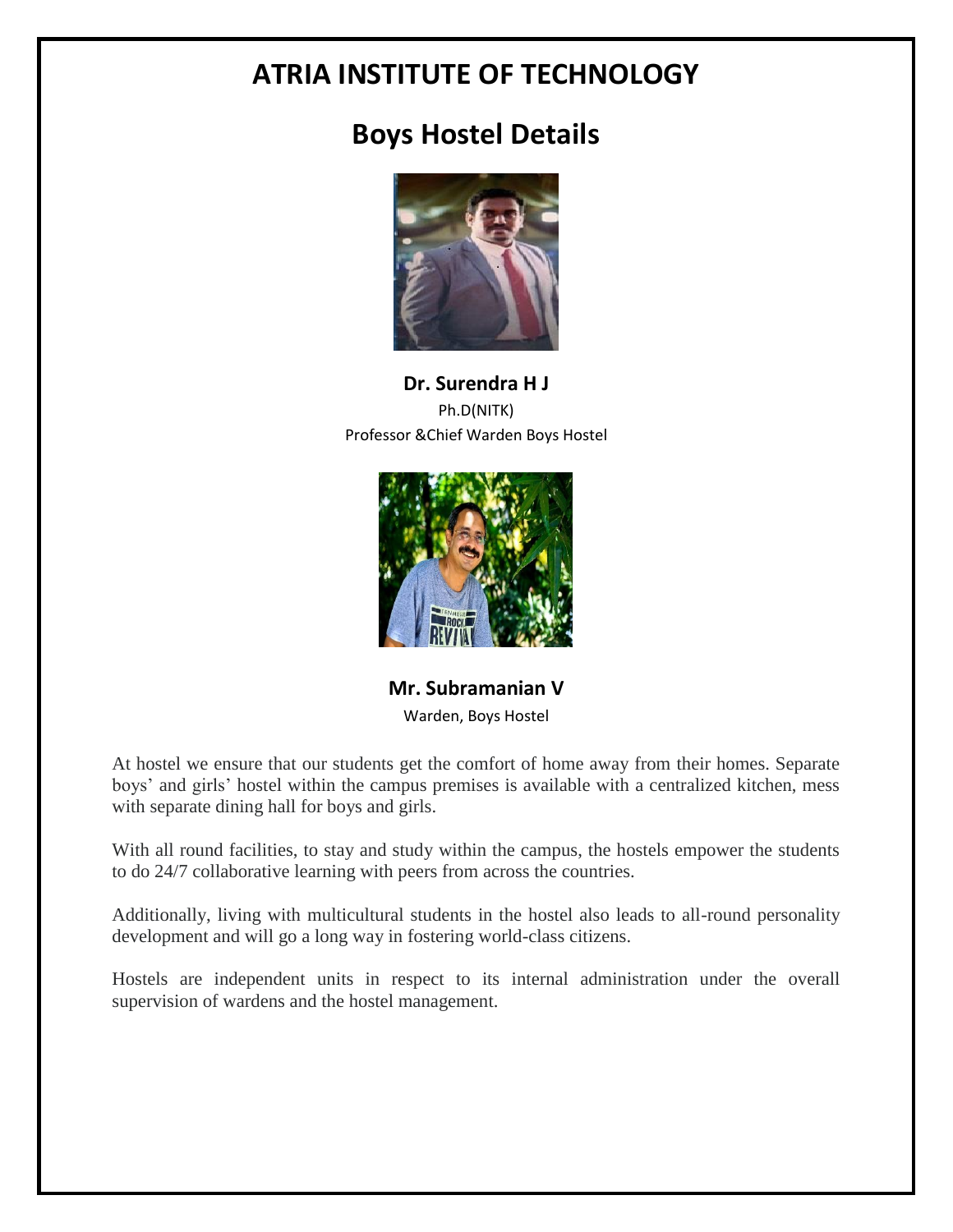

| SI. No | <b>Particulars</b>             |                                                                        |
|--------|--------------------------------|------------------------------------------------------------------------|
| 1      | No. of Rooms Available         | 85 Rooms (for students)<br>10 Rooms (for Faculty/ staff)               |
| 2      | No. of students occupied       | 220 (218 students are three sharing + 02 students are<br>two students) |
| 3      | No of Faculty / staff occupied | 06                                                                     |
| 4      | Fees per student               | 85,000 + 5000(Caution Deposit) for three sharing                       |
|        |                                | 1,20,000 + 5000(Caution Deposit) for two sharing                       |
|        |                                | 1,50,000 + 5000(Caution Deposit) for single sharing                    |

## FACILITIESAVAILABLE :

- $\triangleright$  Triple / Double / Single occupancy rooms with bunker bed with a cupboard and table-chair set up for studyfor each student.
- $\triangleright$  Rooms come with an attached bathroom with 24/7 hot water/cold water.
- $\triangleright$  Spacious halls for comfortable dining.
- $\triangleright$  Breakfast, Lunch, Snacks and dinner is provided by the mess on all the days.
- $\triangleright$  Cold & Normal drinking water facility.
- $\triangleright$  Laundry service is available to each student.
- $\triangleright$  Round the clock security guards and cameras across the hostel area have been installedin consideration of security being the utmost important aspect for students.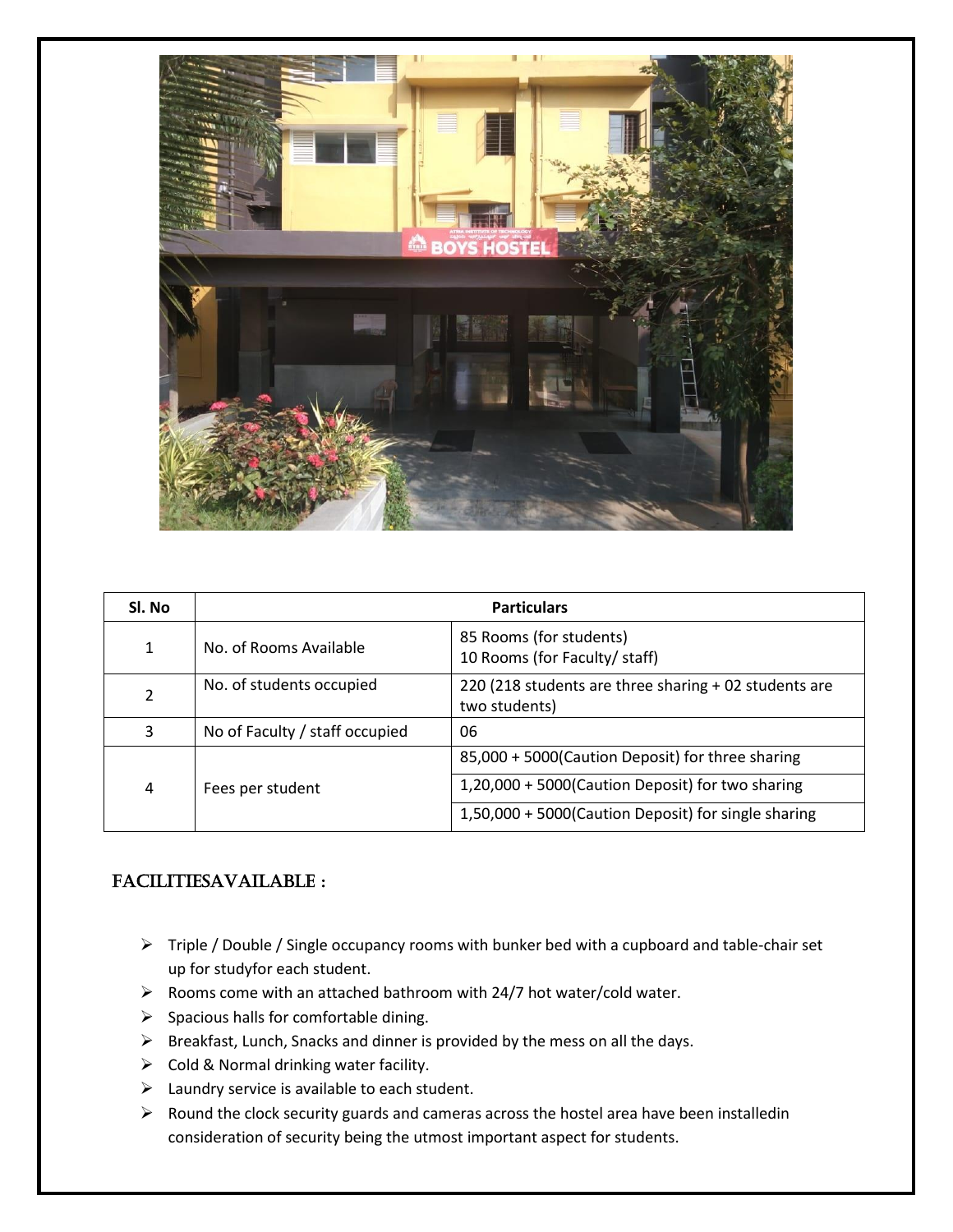- $\triangleright$  Indoor & Outdoor games facilities.
- $\triangleright$  Wi-Fi Service available to students.
- $\triangleright$  Regular House-keeping facility for cleaning of rooms and washrooms.
- $\triangleright$  Bio-metric system is kept to monitor the attendance.



### Boys Hostel room ambiance



Hostel students at Mess / dining area

### RULES & REGULATIONS:

- 1. No posters are allowed to be put on the walls and doors. On violation, penalty will be charged from the student.
- 2. During the college hours, students cannot stay back in the hostel without the permission of the principal/warden.
- 3. A prior written permission from the warden is mandatory, in case a student wants to step out of the campus, for any reason.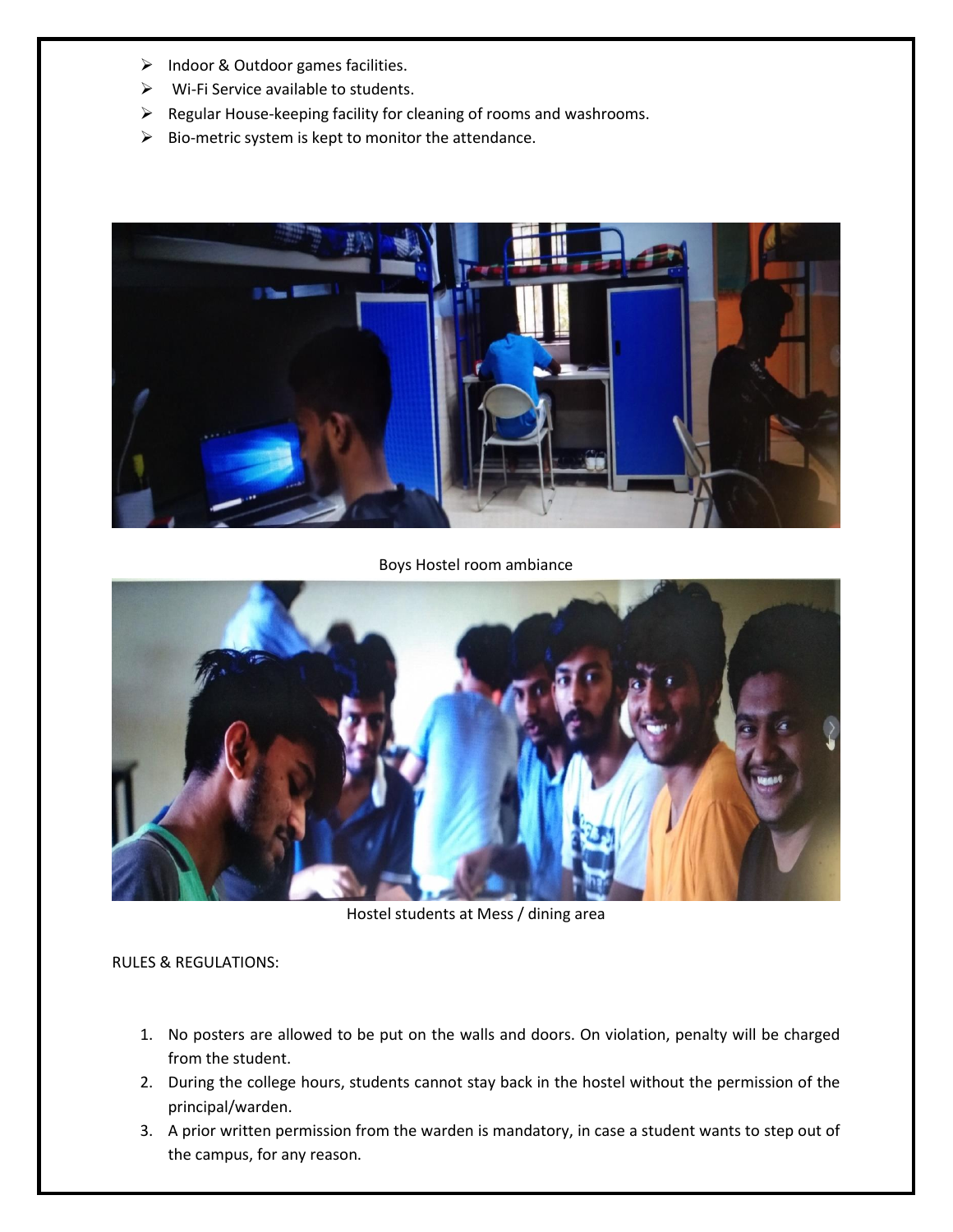- 4. If a student notices any problem/discrepancy the same should be brought to the notice of the warden immediately.
- 5. Students will be allowed to visit the Local Guardian (with prior permission from the warden), only once a week. While returning back to the hostel, the signature of the Local Guardian is to be obtained in the prescribed format. Stepping out without the prior permission will be considered as a violation of the rule and can result in strict action.
- 6. For the purpose of rejuvenation/purchase of necessities, the students are allowed to go out only on Saturdays & Sundays in the specified time with written permission of the warden.
- 7. Smoking, Drugs, Narcotics, Consuming alcohol is strictly prohibited. Any such related material found in the room amounts to serious violation of the hostel norms of the institution for which the student will be booked under punishable offence under the Special NDPS ACT of the Sections of 341, 342, 211 and 58.
- 8. Ragging is strictly prohibited. Any attempt made in this regard will be considered as an unforgivable offence under Section F.No. 37-3/ Legal/AICTE/2009 (Non-bailable offence) and such students will be rusticated under the University norms.
- 9. Use or possession of any weapon, inflammable/explosive material (including crackers) in any form is strictly prohibited.
- 10. The period of stay in the hostel will be calculated on the basis of the academic year and not the calendar year.
- 11. Students leaving the hostel in the middle of the academic year on their own or have been asked to vacate the hostel on disciplinary measure, will forfeit the entire amount paid to the hostel including the caution deposit.
- 12. Use of Electrical Heater/ Appliances is strictly banned.
- 13. Rooms should be kept neat, fresh and tidy.
- 14. Garbage should be put in the dustbin only. Students must not throw the garbage into the corridor and other areas.
- 15. Drying clothes on Parapet walls and outside areas in the corridor is strictly prohibited.
- 16. Furniture should be kept only in the place initially planned for and cannot be moved.
- 17. Students are asked to pick and drop their utensils while dining in the designated places.
- 18. When called for a meeting the attendance is compulsory for all the students.
- 19. Hostel authorities are empowered to enter the room at any point of time (even in the midnight) to inspect the room and belongings of the student. Students must co-operate in completing the inspection at any point of time. Resistance will be considered as violation of norms.
- 20. The Local Guardian needs to be identified by the parent. The local guardian needs to be in touch with the college authorities whenever required from time to time. The local guardian needs to be 35 years and above unless the local guardian is the student's own brother/sister.
- 21. No visitors including family members and relatives are allowed to enter the hostel. Any visitor is allowed to meet their ward only in the Reception/Office room. Visitation needs to be approved by the warden before meeting the ward.
- 22. Usage of mobiles should not create problems for the roommates and other people in the hostel.
- 23. The student should have a prior permission in the prescribed format from the warden and duly countersigned by the parents and submitted for any short-term /mid-term vacation.
- 24. When the student is vacating the hostel, he/she has to intimate the warden in advance. If anybody vacates the hostel without completing the formality, it amounts to violation of the hostel rules. The belongings (if any) will be seized and the hostel authorities will not be responsible for loss of materials.